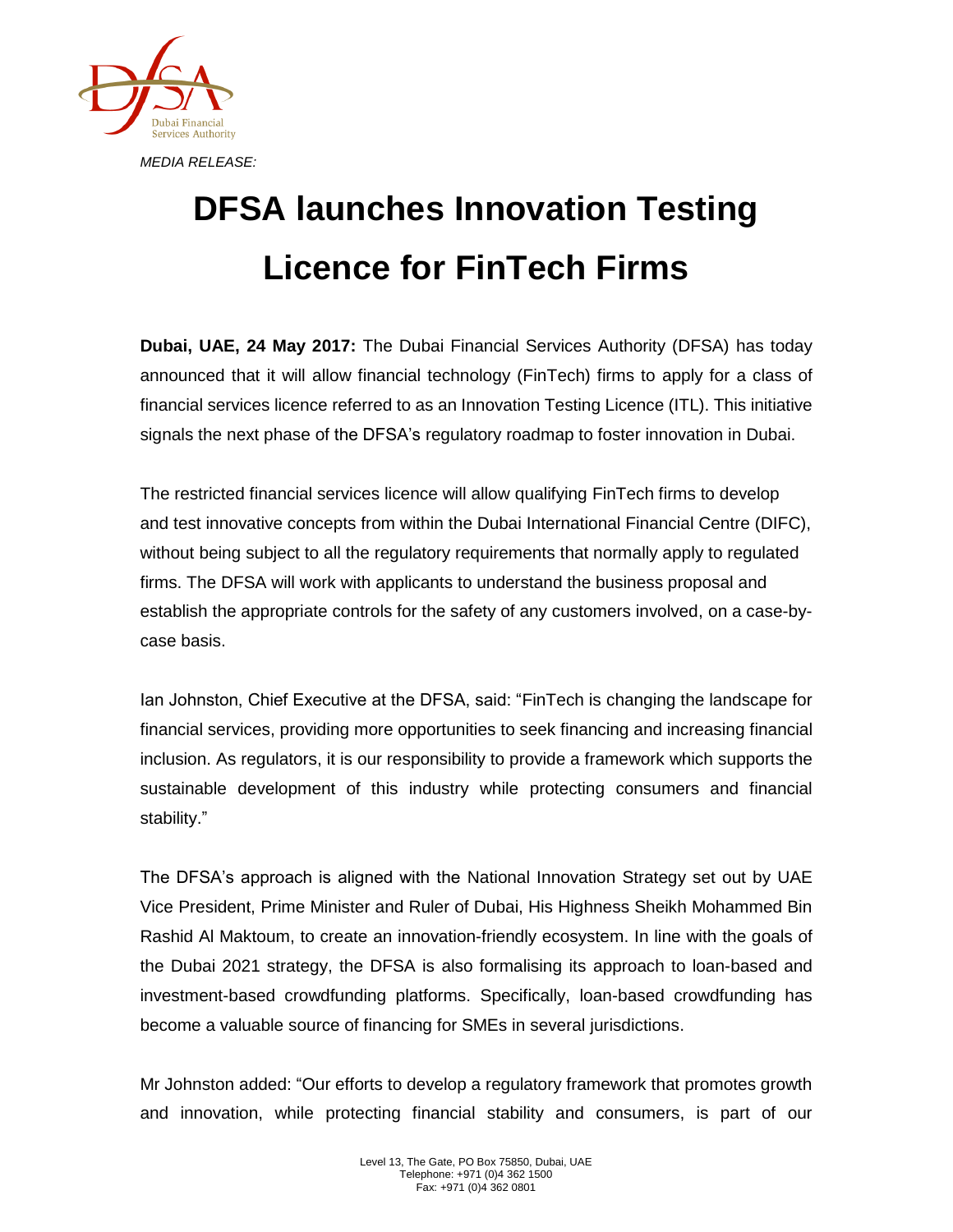

contribution to Dubai's greater vision of becoming an information-based society and a smart city."

FinTech firms will be able to use the restricted licence to test an innovative product or service for six to 12 months. In exceptional cases, the DFSA will consider extending that period. If a firm has met the outcomes detailed in the regulatory test plan, and it can meet the full DFSA Authorisation requirements, it will migrate to full authorisation. If it does not, the company will have to cease carrying on activities in the DIFC that need regulation.

The DFSA's latest initiative follows the launch of the FinTech Hive at DIFC, which will bring together the next generation of leaders and entrepreneurs to compete and address the growing needs of the region's financial services industry, using innovative technology solutions. It intends to catalyse growth and efficiency in a variety of areas including trade finance, alternative finance and Sharia-based services.

Interested firms should contact the DFSA at **[FinTech@dfsa.ae](mailto:FinTech@dfsa.ae)** to discuss proposals prior to application.

The Innovation Testing Licence Guidance can be found on the following link: [http://dfsa.complinet.com/en/display/display\\_main.html?rbid=1547&element\\_id=23453](http://dfsa.complinet.com/en/display/display_main.html?rbid=1547&element_id=23453)

**Ends -**

**For further information please contact:** Corporate Communications Dubai Financial Services Authority Level 13, The Gate, West Wing Dubai, UAE Tel: +971 (0)4 362 1613 Email[: DFSAcorpcomms@dfsa.ae](mailto:DFSAcorpcomms@dfsa.ae) [www.dfsa.ae](http://www.dfsa.ae/)

## **Editor's notes:**

**The DFSA** is the independent regulator of financial services conducted in or from the Dubai International Financial Centre (DIFC), a purpose-built financial free-zone in Dubai. The DFSA's regulatory mandate covers asset management, banking and credit services, securities, collective